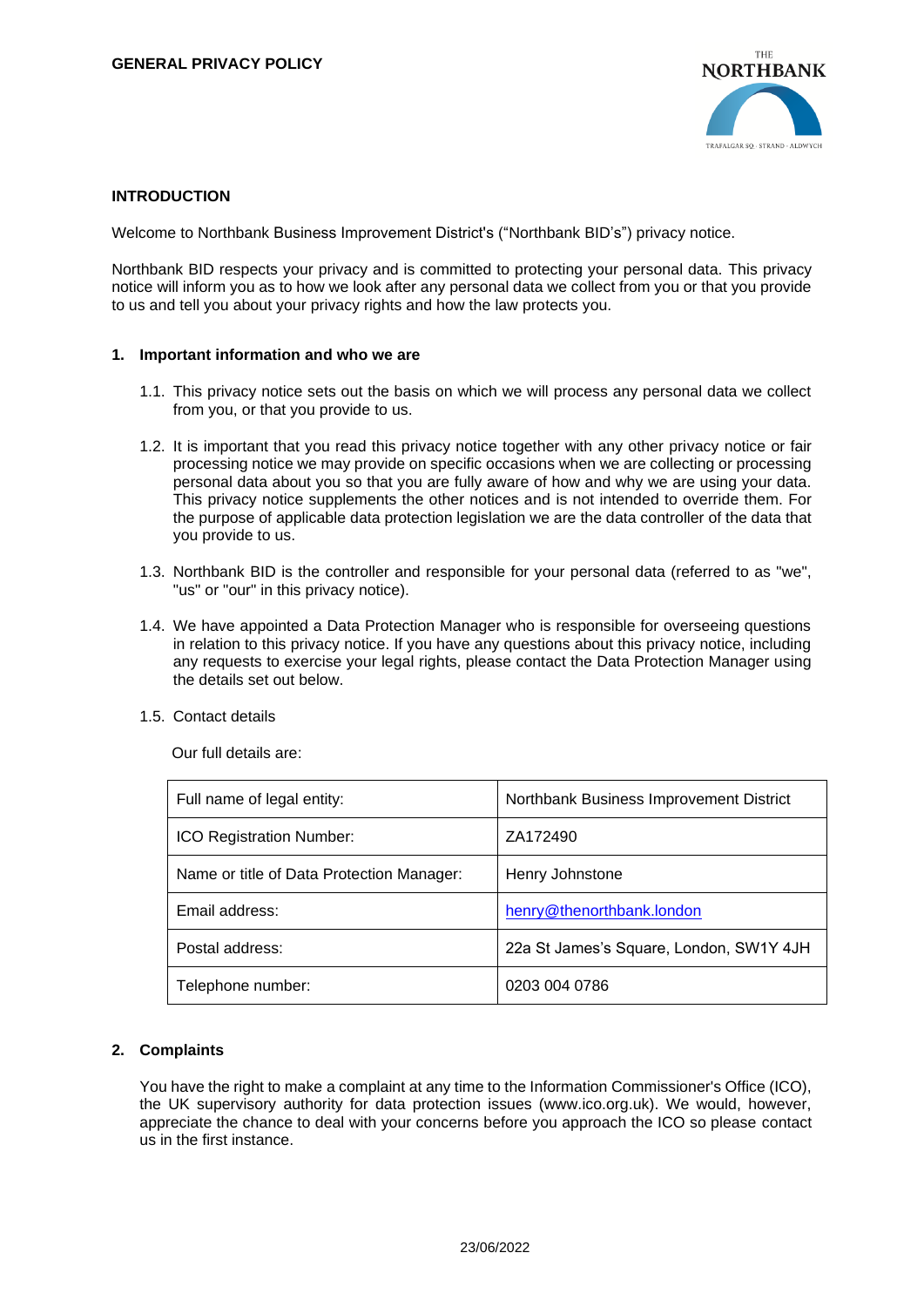

#### **3. Changes to the privacy notice and your duty to inform us of changes**

It is important that the personal data we hold about you is accurate and current. Please keep us informed if your personal data changes during your relationship with us.

### **4. Third-party links**

This website may include links to third-party websites, plug-ins and applications. Clicking on those links or enabling those connections may allow third parties to collect or share data about you. We do not control these third-party websites and are not responsible for their privacy statements. When you leave our website, we encourage you to read the privacy notice of every website you visit.

#### **5. The data we collect about you**

- 5.1. Personal data, or personal information, means any information about an individual from which that person can be identified. It does not include data where the identity has been removed (anonymous data).
- 5.2. The personal data we collect includes but is not limited to: name, email address, postal address, telephone number, the company you work for, job title, the industry you work in and bank account information/transaction details (the latter only for the purposes of paying invoices).
- 5.3. We also collect, use and share **Aggregated Data** such as statistical or demographic data for any purpose when you access our website. Aggregated Data may be derived from your personal data but is not considered personal data in law as this data does not directly or indirectly reveal your identity. For example, we may aggregate your Usage Data to calculate the percentage of users accessing a specific website feature. However, if we combine or connect Aggregated Data with your personal data so that it can directly or indirectly identify you, we treat the combined data as personal data which will be used in accordance with this privacy notice.
- 5.4. We do not collect any Special Categories of Personal Data about you (this includes details about your race or ethnicity, religious or philosophical beliefs, sex life, sexual orientation, political opinions, trade union membership, information about your health and genetic and biometric data). Nor do we collect any information about criminal convictions and offences.

#### **6. If you fail to provide personal data**

6.1. Where we need to collect personal data by law, or under the terms of a contract we have with you or are trying to enter into with you (for example, to provide you with goods or services) and you fail to provide that data when requested, we may not be able to perform the contract we have. In this case, we may have to cancel a product or service you have with us but we will notify you if this is the case at the time.

#### **7. How is your personal data collected?**

We use different methods to collect data from and about you including through:

- 7.1. **Direct interactions** you may give us your data corresponding with us by post, phone, email or otherwise. This includes personal data you provide when you:
	- 7.1.1. apply for or make enquiries to us about our operations, projects or services;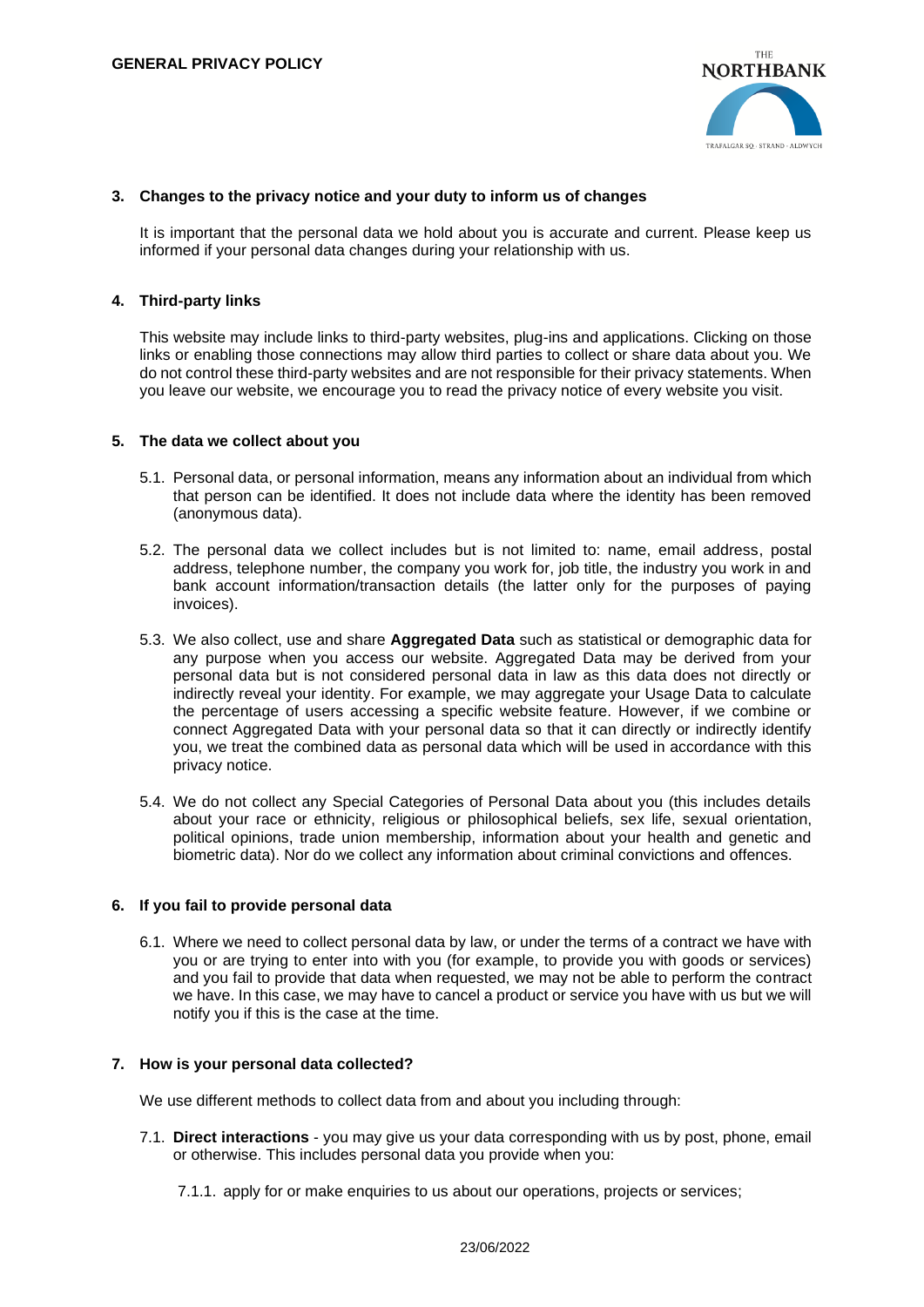

7.1.2. attend Northbank BID events;

7.1.3. subscribe to our newsletter, privilege cards or emergency notifications;

- 7.2. **Automated technologies or interactions** we may collect aggregated data such as statistical data when you access our website.
- 7.3. **Providers of technical, payment and delivery services** who during the course of their work need to provide us with your contact, financial and transaction data from.
- 7.4. **Publicly availably sources** such as Companies House, websites and social media platforms that hold your identity and contact data.

#### **8. How we use your personal data**

- 8.1. We will use your personal information:
	- 8.1.1. To register you and contact you after you have registered your interest with our organisation
	- 8.1.2. To provide you with services or information you have requested
	- 8.1.3. To contact you regarding projects and services that might be of interest to you and your organisation as members of the Northbank BID
	- 8.1.4. To maintain our own accounts and records
	- 8.1.5. To ensure payment of any Business Improvement District Levy owed to us by your organisation
	- 8.1.6. To facilitate voting by eligible businesses in the BID ballot process
	- 8.1.6 To obtain survey results or request feedback on our services

### **9. Our lawful basis for processing**

- 9.1. We will only use your personal data when the law allows us to. Most commonly, we will use your personal data in the following circumstances:
	- 9.1.1. Where we need to perform the contract we are about to enter into or have entered into with you (Article 6(1)(b) UK GDPR).
	- 9.1.2. Where it is necessary for our legitimate interests (or those of a third party) and your interests and fundamental rights do not override those interests (Article 6(1)(f) UK GDPR).
	- 9.1.3. Where we need to comply with a legal or regulatory obligation (Article 6(1)(c) UK GDPR).
- 9.2. Generally we do not rely on consent as a legal basis for processing your personal data other than in relation to sending direct marketing communications to you via email or text message. You have the right to withdraw consent to marketing at any time by contacting us.
- 9.3. Note that we may process your personal data for more than one lawful basis depending on the specific purpose for which we are using your data. Please contact us if you need details about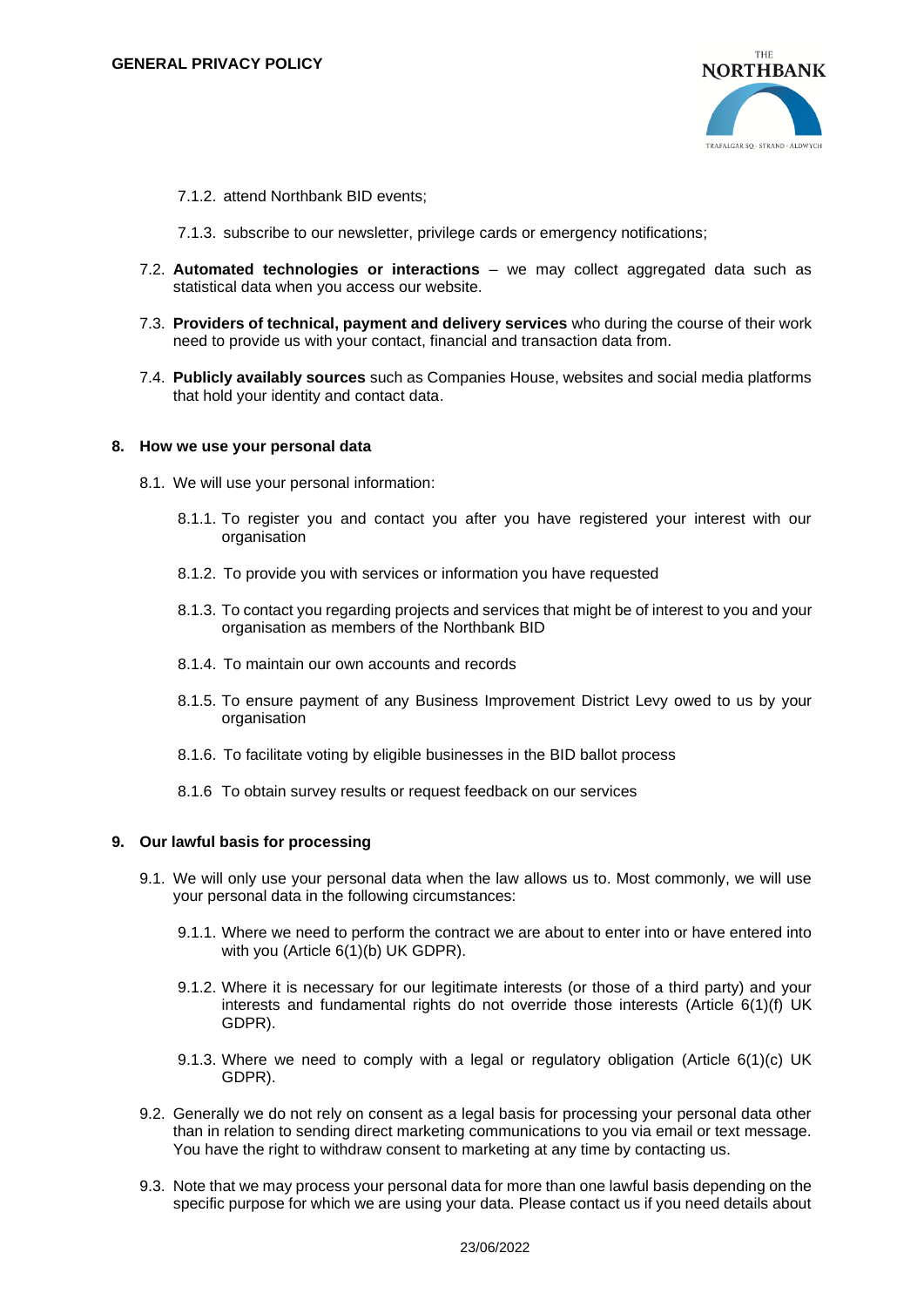

the specific legal basis we are relying on to process your personal data where more than one basis has been set out in the table below.

#### **10. Marketing**

- 10.1. We strive to provide you with choices regarding certain personal data uses, particularly around marketing and advertising. We have established the following personal data control mechanisms.
- 10.2 We may use your Identity, Contact, Technical, Usage and Profile Data to form a view on what we think you may want or need, or what may be of interest to you. This is how we decide which products, services and offers may be relevant for you (we call this marketing)You will receive marketing communications from us if you have registered online for our newsletters or otherwise requested that you are added to the mailing list for them.
- 10.3 Opting out you can ask us to stop sending you marketing messages at any time by following the opt-out links on any marketing message sent to you or by contacting us at any time.
- 10.4 Cookies you can set your browser to refuse all or some browser cookies, or to alert you when websites set or access cookies. If you disable or refuse cookies, please note that some parts of this website may become inaccessible or not function properly. For more information about the cookies we use, please contact us to request our cookies policy.
- 10.5 Change of purpose we will only use your personal data for the purposes for which we collected it, unless we reasonably consider that we need to use it for another reason and that reason is compatible with the original purpose. If you wish to get an explanation as to how the processing for the new purpose is compatible with the original purpose, please contact us.

If we need to use your personal data for an unrelated purpose, we will notify you and we will explain the legal basis which allows us to do so.

Please note that we may process your personal data without your knowledge or consent, in compliance with the above rules, where this is required or permitted by law.

#### **11. Disclosures of your personal data**

- 11.1. We only disclose your personal data to third parties for the purposes set out in paragraph 8. We require all third parties to respect the security of your personal data, to treat it in accordance with the law and only process it in accordance with our instructions.
- 11.2. Internal third parties are:
	- 11.2.1. The Victoria, Victoria Westminster and Whitehall Business Improvement Districts due to the fact that these are managed by the same executive team as Northbank BID.
- 11.3 External third parties are:
	- 11.3.1 Eventbrite
	- 11.3.2 Mailchimp
	- 11.3.3 Survey monkey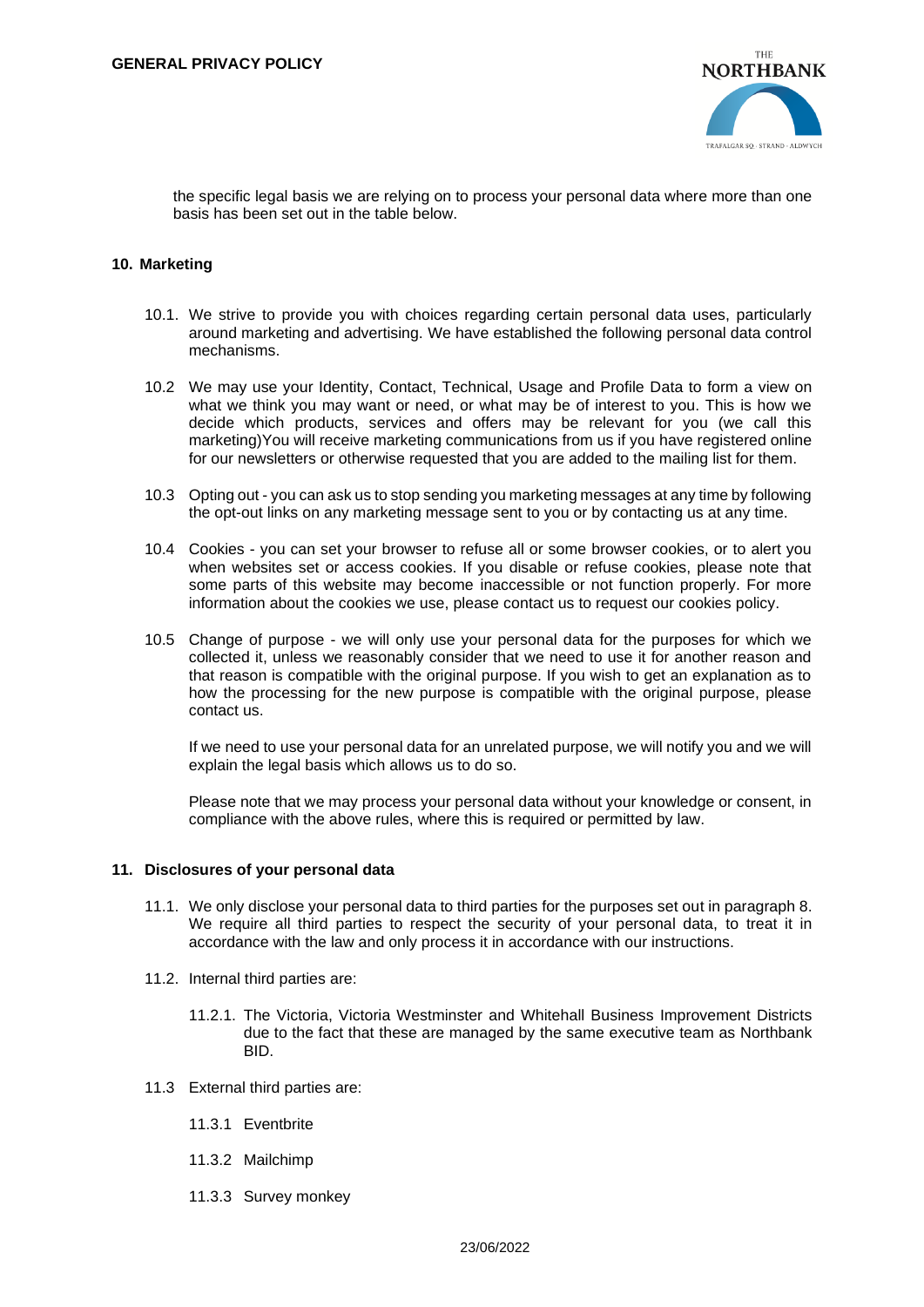

- 11.3.4 Project Support
- 11.3.5 Yudu
- 11.3.6 Westminster City Council
- 11.3.7 The Welcome People (providers of our Ambassador & Security Team)
- 11.3.8 Various consultants appointed on a project-by-project basis
- 11.4 Third parties to whom we may choose to sell, transfer, or merge parts of our business or our assets. Alternatively, we may seek to acquire other businesses or merge with them. If a change happens to our business, then the new owners may use your personal data in the same way as set out in this privacy notice.

# **12. International transfers**

- 12.1. We transfer your personal data outside the European Economic Area (EEA) as some of our data is hosted on US servers, so the processing of data by these external third parties will involve a transfer of data outside the EEA.
- 12.2. Whenever we transfer your personal data out of the EEA, we ensure a similar degree of protection is afforded to it by ensuring that international data transfer agreements are in place.
- 12.3. We will only transfer your personal data to countries that have been deemed to provide an adequate level of protection for personal data by the European Commission. For further details, see European Commission: Adequacy of the protection of personal data in non-EU countries.
- 12.4. Please contact us if you want further information on the specific mechanism used by us when transferring your personal data out of the EEA.

#### **13. Data security**

- 13.1. We have put in place appropriate security measures (encrypted storage and access controls) to prevent your personal data from being accidentally lost, used or accessed in an unauthorised way, altered or disclosed. In addition, we limit access to your personal data to those employees, agents, contractors and other third parties who have a business need to know. They will only process your personal data on our instructions, and will do so in accordance with all relevant legislation.
- 13.2. We have put in place procedures to deal with any suspected personal data breach and will notify you and any applicable regulator of a breach where we are legally required to do so.

# **14. Data retention**

- 14.1. We will only retain your personal data for as long as necessary to fulfil the purposes we collected it for, including for the purposes of satisfying any legal, accounting, or reporting requirements.
- 14.2. To determine the appropriate retention period for personal data, we consider the amount, nature, and sensitivity of the personal data, the potential risk of harm from unauthorised use or disclosure of your personal data, the purposes for which we process your personal data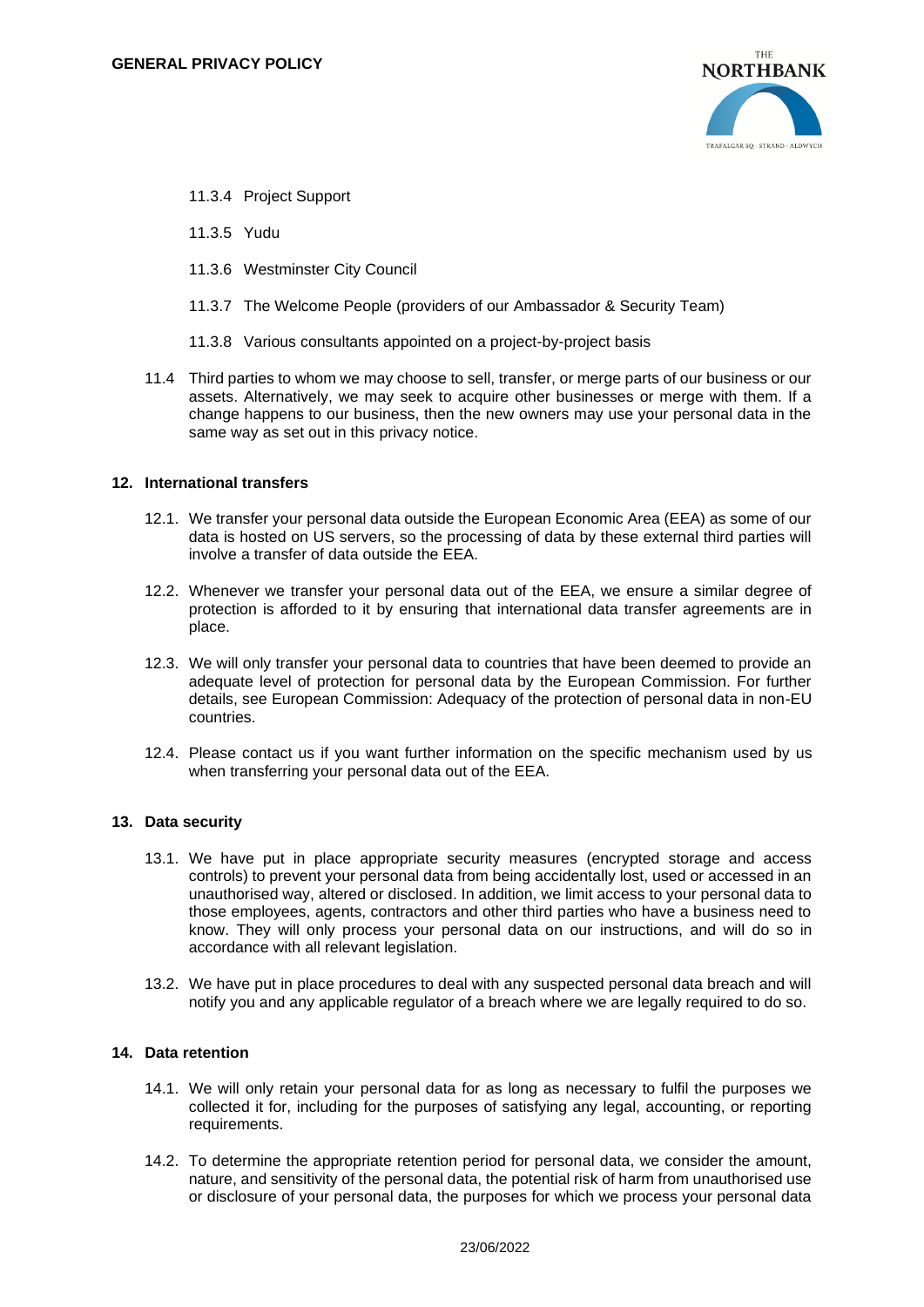

and whether we can achieve those purposes through other means, and the applicable legal requirements.

- 14.3. Details of retention periods for different aspects of your personal data are available on request by contacting us.
- 14.4. In some circumstances you can ask us to delete your data: see Request erasure below for further information.
- 14.5. In some circumstances we may anonymise your personal data (so that it can no longer be associated with you) for research or statistical purposes in which case we may use this information indefinitely without further notice to you.

#### **15. Your legal rights**

- 15.1. Under certain circumstances, you have rights under data protection laws in relation to your personal data.
	- 15.1.1. Request access to your personal data (commonly known as a 'data subject access request'). This enables you to receive a copy of the personal data we hold about you and to check that we are lawfully processing it.
	- 15.1.2. Request correction of the personal data that we hold about you. This enables you to have any incomplete or inaccurate data we hold about you corrected, though we may need to verify the accuracy of the new data you provide to us.
	- 15.1.3. Request erasure of your personal data. This enables you to ask us to delete or remove personal data where there is no good reason for us continuing to process it. You also have the right to ask us to delete or remove your personal data where you have successfully exercised your right to object to processing (see below), where we may have processed your information unlawfully or where we are required to erase your personal data to comply with local law. Note, however, that we may not always be able to comply with your request of erasure for specific legal reasons which will be notified to you, if applicable, at the time of your request.
	- 15.1.4. Object to processing of your personal data where we are relying on a legitimate interest (or those of a third party) and there is something about your particular situation which makes you want to object to processing on this ground as you feel it impacts on your fundamental rights and freedoms. You also have the right to object where we are processing your personal data for direct marketing purposes. In some cases, we may demonstrate that we have compelling legitimate grounds to process your information which override your rights and freedoms.
	- 15.1.5. Request restriction of processing of your personal data. This enables you to ask us to suspend the processing of your personal data in the following scenarios: (a) if you want us to establish the data's accuracy; (b) where our use of the data is unlawful but you do not want us to erase it; (c) where you need us to hold the data even if we no longer require it as you need it to establish, exercise or defend legal claims; or (d) you have objected to our use of your data but we need to verify whether we have overriding legitimate grounds to use it.
	- 15.1.6. Request the transfer of your personal data to you or to a third party. We will provide to you, or a third party you have chosen, your personal data in a structured, commonly used, machine-readable format. Note that this right only applies to automated information which you initially provided consent for us to use or where we used the information to perform a contract with you.